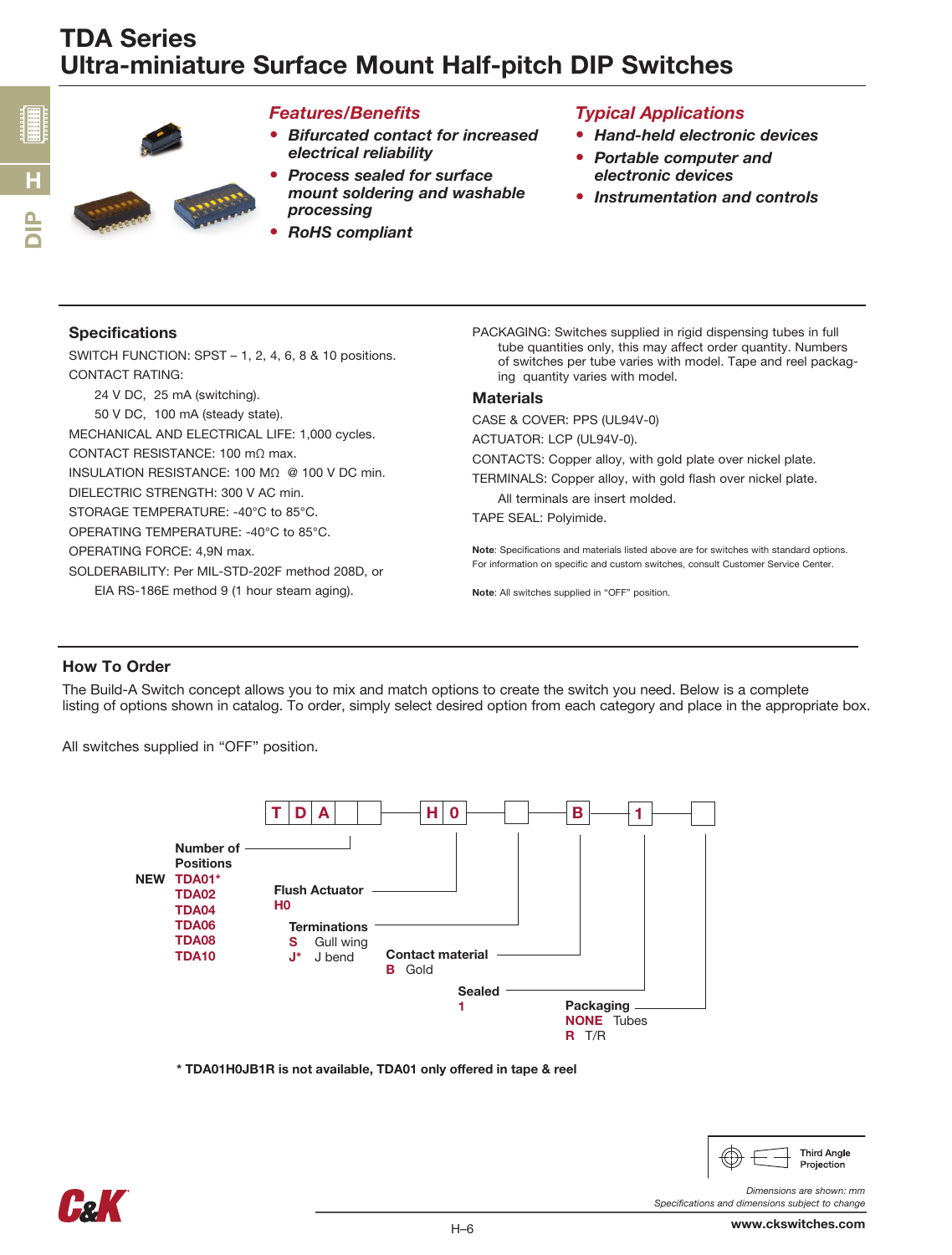# TDA Series Ultra-miniature Surface Mount Half-pitch DIP Switches





*Specifications and dimensions subject to change*

DIP

H